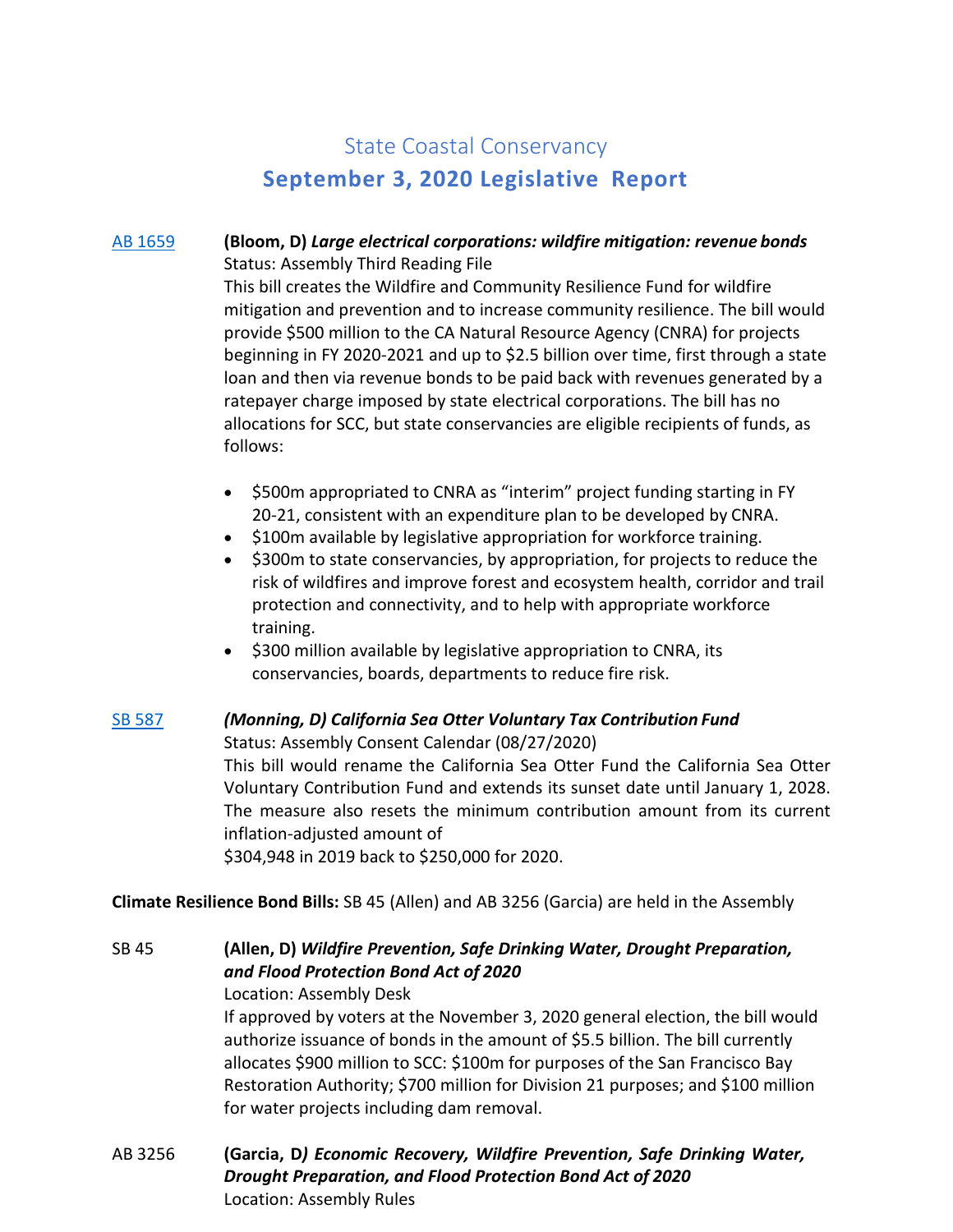This bill, if approved by voters on November 3, would enact the Economic Recovery, Wildfire Prevention, Safe Drinking Water, Drought Preparation, and Flood Protection Bond Act of 2020, authorizing the issuance of bonds in the amount of \$6,980,000,000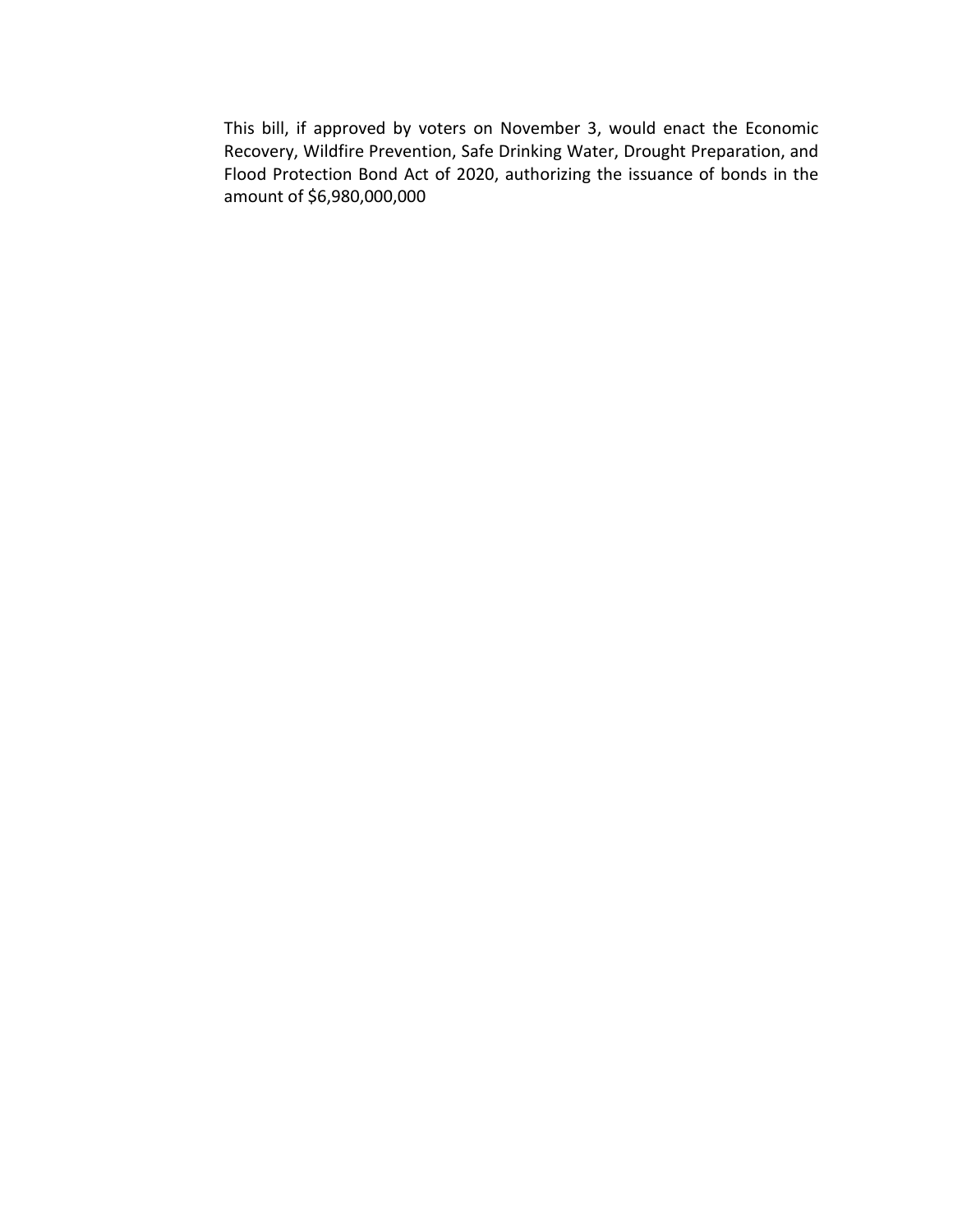pursuant to the State General Obligation Bond Law to finance projects for an economic recovery, wildfire prevention, safe drinking water, drought preparation, and flood protection program. The bill currently allocates \$550 million to SCC.

## AB [2518](http://leginfo.legislature.ca.gov/faces/billNavClient.xhtml?bill_id=201920200AB2518) *(Wood, D) Voluntary stream restoration landowner liability* Status: **DEAD**

This bill would exempt a private landowner who voluntarily allows land to be used for a project to restore fish and wildlife habitat from civil liability from the project if the project is funded, at least in part, by a state or federal agency.

## AB [2519](http://leginfo.legislature.ca.gov/faces/billNavClient.xhtml?bill_id=201920200AB2519) *(Wood, D) Conservation projects: grants: advance payments* Status: **DEAD**

This bill would require the CNRA, Coastal Conservancy, and the State Water Resources Control Board, when awarding grants for conservation projects, to provide an advance payment of up to 25% of the total grant award if requested.

## AB [2619](http://leginfo.legislature.ca.gov/faces/billNavClient.xhtml?bill_id=201920200AB2619) *(Stone, D) Coastal resources: Program for Coastal Resilience, Adaptation, Access* Status: **DEAD**

This bill would establish the Program for Coastal Resilience, Adaptation, and Access for the purpose of funding sea level rise and climate change projects. It would create a program fund and would authorize the Coastal Commission, Coastal Conservancy and other state agencies to spend monies.

# AB 3200 **(Friedman, D) State Coastal Conservancy: report: Lower Cost Accommodations Program**

## Status: **DEAD**

This bill would require SCC to report on the agency's progress in implementing the

Lower Cost Coastal Accommodations Program.

## SB 1027 *(Stern, D) Specialized License Plates: The Endless Summer* Status: **DEAD** This bill would require the State Coastal Conservancy to apply to the DMV to

sponsor

"The Endless Summer" specialized license plate for a conservancy awareness program.

## SB 1100 *(Atkins, D) Coastal resources: sea level rise* Status: **DEAD** This bill would require the Coastal Commission to address the effect of sea level rise in coastal resource planning and management policies and activities.

## SB [1296](http://leginfo.legislature.ca.gov/faces/billNavClient.xhtml?bill_id=201920200SB1296) *(Durazo, D) Natural resources: Nature and Parks Career Pathway and Community Resiliency Act of 2020* Status: **DEAD**

SB 1296 would, upon appropriation by the legislature, establish the Nature and